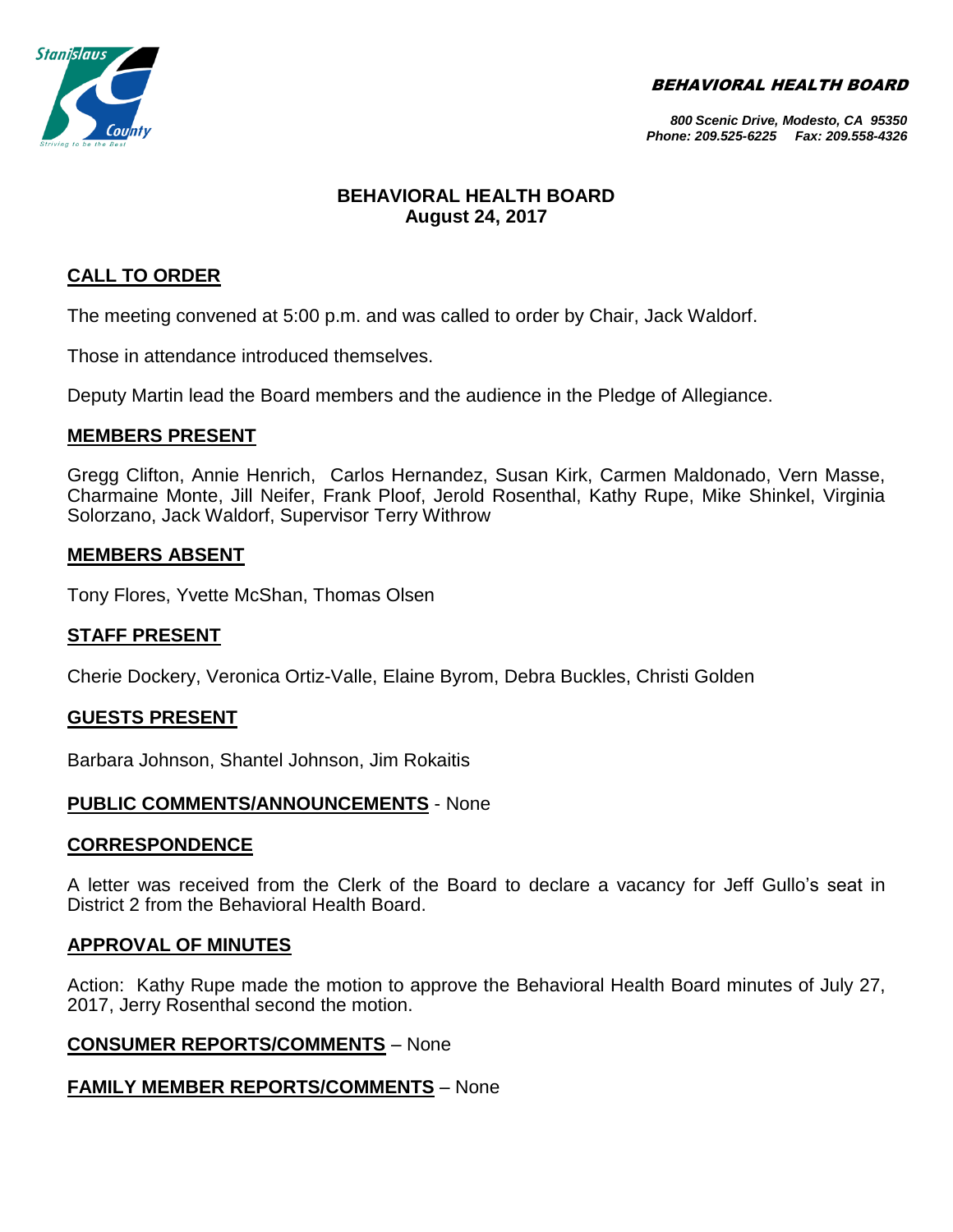# **BOARD OF SUPERVISORS REPORT**

Supervisor Withrow reported on the presentation given at the Board of Supervisors regarding Laura' Law. There was  $a 5 - 0$  vote to move forward with a work group to develop a plan for a three year pilot program for future consideration. BHRS Staff will come back to the Board with the cost, goals and measurements for success. The Board of Supervisors will determine if the threeyear pilot will be approved.

**PRESENTATION -** Crisis Intervention Training (CIT) a 40 hour training offered by BHRS to law enforcement.

Deputies Martin and Glover from the Sheriff's Department and Officer Heilman from the Modesto Police Department shared their experiences before and after the Crisis Intervention Training (CIT). The training provided a better understanding of options when confronting someone that may be dealing with mental illness or substance use. The training provided different methods for law enforcement to contain a situation without the use of force in the initial encounter. All felt this was a worthwhile training and felt that new recruits should take the CIT Training within the first two years.

### **COMMITTEE REPORTS**

#### Executive Committee

Jack reminded members that Behavioral Health Board committee reports are due to Veronica by September 27, 2017. Veronica reminded the chairs of the committees that it is important to work with their Senior Leaders to review the report prior to submission. Jack is available to help if needed.

Jack discussed the section of the Behavioral Health Board By-Laws regarding conflict of interest. He reminded everyone that, per the By-laws, no member of the Board shall be an employee of BHRS or a paid member of the governing body of a mental health contract agency. Veronica let the Board know that if there is ever a question, they can call Jack or Administration to figure out if there is a conflict.

#### Administrative, Fiscal Management Committee

The committee meets quarterly. The next meeting is scheduled for September 28, 2017, at 4:00 p.m. Greg called a committee meeting in August, however, to work on the Annual Report. The committee reviewed the draft of the report that they plan to submit.

#### Managed Care Committee

No report. The committee meets every other month. The next meeting is scheduled on September 7, 2017, at 3:00 p.m.

#### Prevention and Community Education/Outreach Committee

Jill set up a table display at the meeting and to show what the table may look like for community outreach events. Jill asked members for feedback on the table and if they felt other material should be displayed. Jill also suggested revising the current Behavioral Health Board brochure.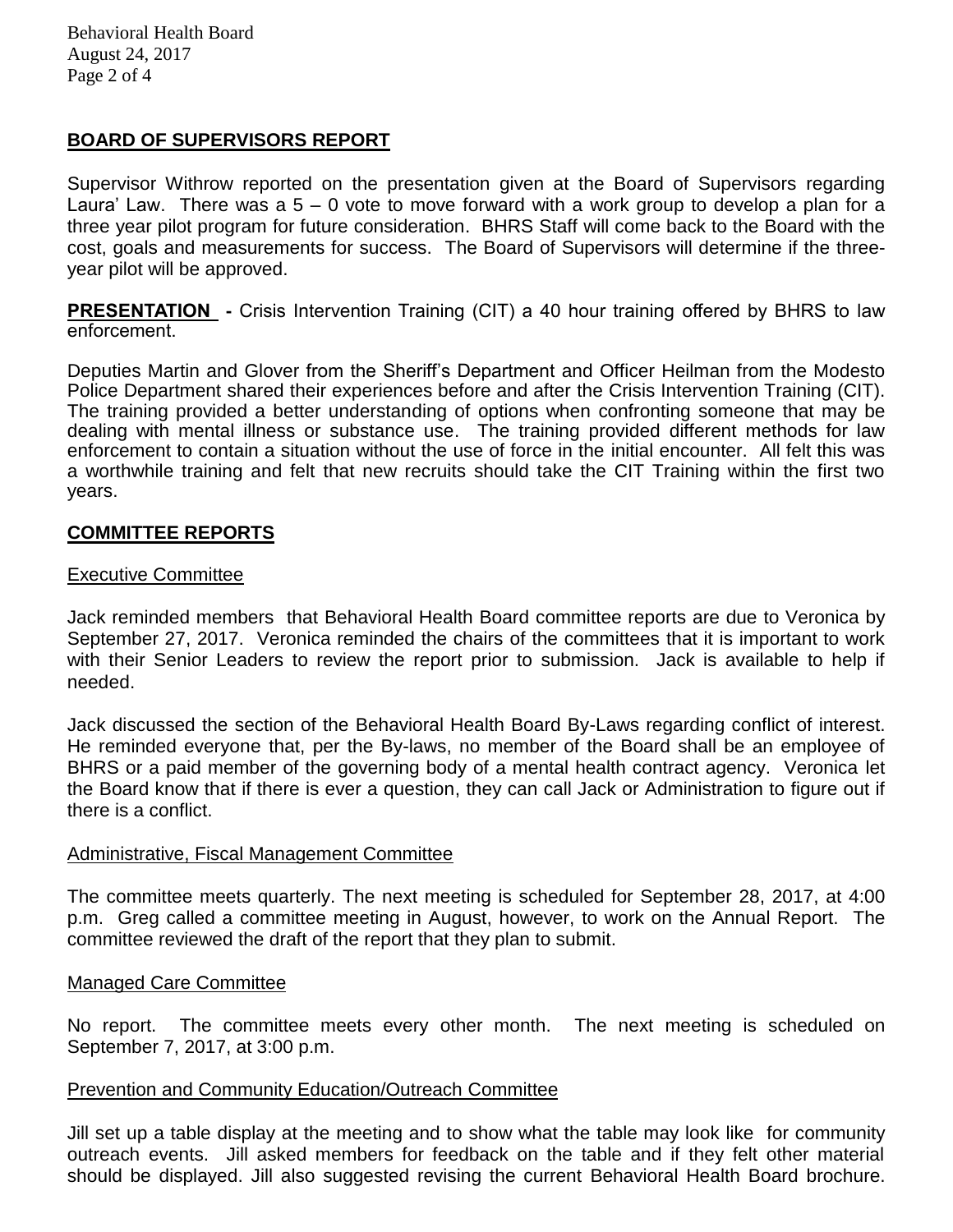Behavioral Health Board August 24, 2017 Page 3 of 4

The committee visited Waterford High School and was impressed with their program. Jill said it would be nice to have this program in all county high schools. Susan shared her experience in taking the Mental Health First Aid Class. She felt it was a worthwhile class for everyone to attend. Jill visited the Homeless Outreach and Engagement facility. She was very impressed with the facility.

#### Impact – Department Run Services Committee

Virginia reported the committee conducted a site visit at the Co-occurring Disorder Intervention Project FSP. She thanked Melissa Hale and Dawn Vercelli and said they were very informative and welcoming. The program opened in April of 2016 and is currently serving 25 clients with a capacity of 50. Referrals come from SRC, hospitals and other counties. The clients are homeless and receive therapy twice a week. The committee was able to speak with a client that expressed that this program saved their life. Vern expressed a concern that Stanislaus County is no longer the best of the best. He said that the county cannot compete with private programs that tend to be a more attractive place to work in regards to compensation for clinicians.

### Impact – Contract Run Services Committee

Frank stated he agreed with Vern's statement on compensation. He added that hiring and retaining appears to be an issue. Frank questioned how can good services be delivered if we do not have the staff.

Frank reported that the committee has a calendar planned for the year. Telecare came to the last committee meeting and the committee plans to visit the Telecare site at 500 N.  $9<sup>th</sup>$  Street.

# **CULTURAL COMPETENCY, EQUITY AND SOCIAL JUSTICE COMMITTEE (CCESJC)**

Carmen reported the committee reviewed the Class Standards and then divided into groups to share ideas. Jennifer Marsh and two Navy Seals presented an update on "Stanislaus County Committed" a program on leadership.

#### **DEPARTMENT REPORT**

Cherie Dockery responded to Vern and Frank's concern about hiring and retaining staff. She explained in the early to mid-2000, BHRS was one of the top Counties to work for because of their programs, salaries, benefits, etc. Cherie stated that she is responsible for the day-to-day operations of the department. She is responsible for addressing issues that are complicated and not always positive. If we compare our staff salaries to other County salaries for (psychiatrists, clinicians, nurses) we find there is a substantial difference. BHRS is unable to match the higher salaries at this time; therefore, candidates have more choices based on their individual needs.

BHRS has a probationary committee, which meets regularly to review all staff on probation in our department. About 10-20 percent of those individuals will not advance with us because of several factors.

Our programs operate from 8 a.m.-5 p.m. but are short on staff infrastructure. We have requested eight positions in our budget from the Board of Supervisors and are looking at approval in September or October 2017. Obtaining these positions will bring more supervision to our staff and alleviate the additional work provided by our leadership staff. Turnover is high in some classifications. We are noticing a trend of individuals receiving their licensure hours and moving